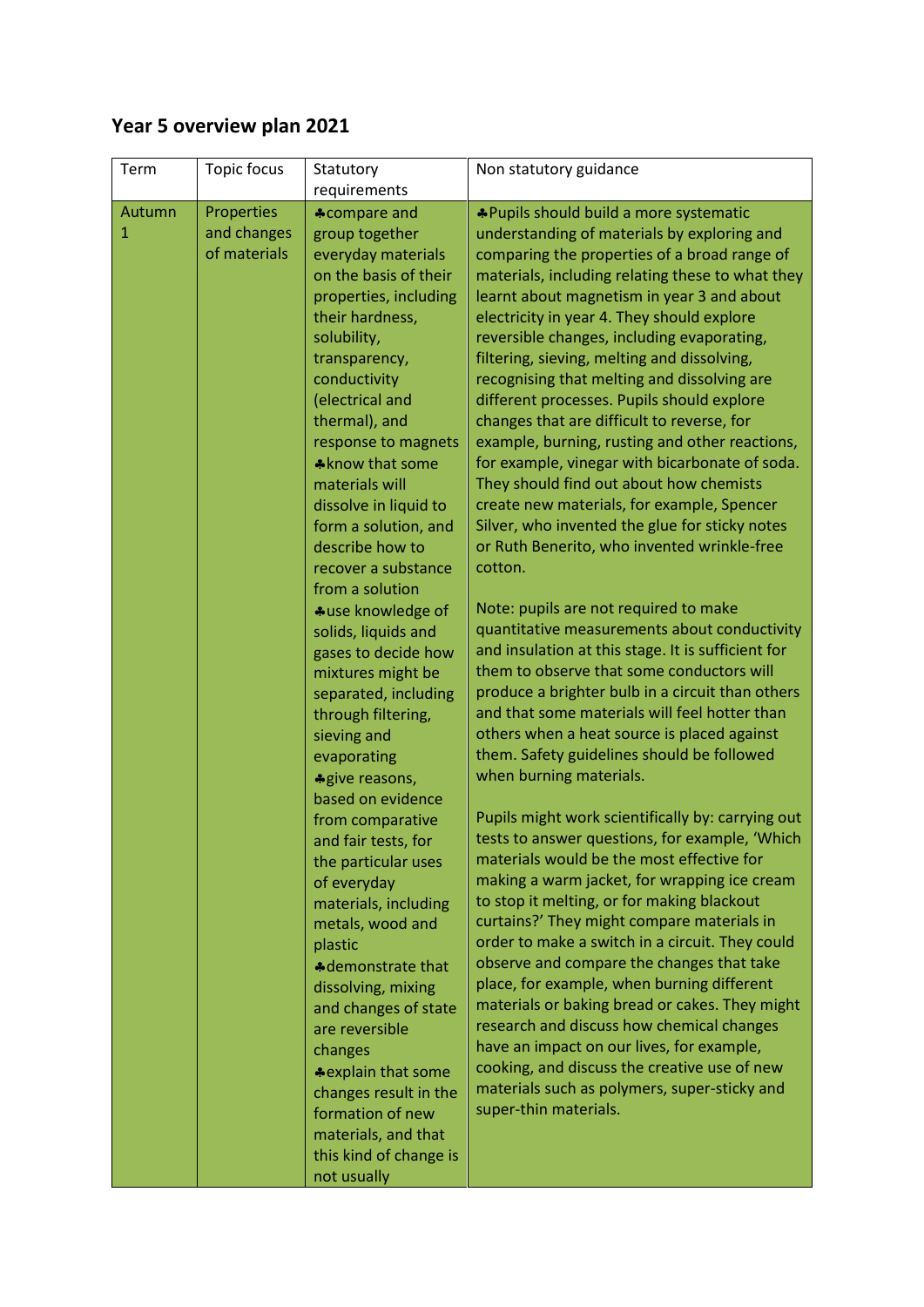|             |                                        | reversible, including<br>changes associated<br>with burning and the<br>action of acid on<br>bicarbonate of soda                                                                                                                                                                                                                                                                                                                  |                                                                                                                                                                                                                                                                                                                                                                                                                                                                                                                                                                                                                                                                                                                                                                                                                                                                                                                                                                                                                                                                                                                               |
|-------------|----------------------------------------|----------------------------------------------------------------------------------------------------------------------------------------------------------------------------------------------------------------------------------------------------------------------------------------------------------------------------------------------------------------------------------------------------------------------------------|-------------------------------------------------------------------------------------------------------------------------------------------------------------------------------------------------------------------------------------------------------------------------------------------------------------------------------------------------------------------------------------------------------------------------------------------------------------------------------------------------------------------------------------------------------------------------------------------------------------------------------------------------------------------------------------------------------------------------------------------------------------------------------------------------------------------------------------------------------------------------------------------------------------------------------------------------------------------------------------------------------------------------------------------------------------------------------------------------------------------------------|
| Autumn<br>2 | Living things<br>and their<br>habitats | *describe the<br>differences in the<br>life cycles of a<br>mammal, an<br>amphibian, an insect<br>and a bird                                                                                                                                                                                                                                                                                                                      | *Pupils should study and raise questions<br>about their local environment throughout the<br>year. They should observe life-cycle changes in<br>a variety of living things, for example, plants in<br>the vegetable garden or flower border, and<br>animals in the local environment. They should<br>find out about the work of naturalists and<br>animal behaviourists, for example, David<br>Attenborough and Jane Goodall.<br>Pupils might work scientifically by: observing<br>and comparing the life cycles of plants and<br>animals in their local environment with other<br>plants and animals around the world (in the<br>rainforest, in the oceans, in desert areas and in<br>prehistoric times), asking pertinent questions<br>and suggesting reasons for similarities and<br>differences. They might try to grow new plants<br>from different parts of the parent plant, for<br>example, seeds, stem and root cuttings,<br>tubers, bulbs. They might observe changes in<br>an animal over a period of time (for example,<br>by hatching and rearing chicks), comparing<br>how different animals reproduce and grow. |
| Spring 1    | <b>Forces</b>                          | *explain that<br>unsupported objects<br>fall towards the<br>Earth because of the<br>force of gravity<br>acting between the<br>Earth and the falling<br>object<br>*identify the effects<br>of air resistance,<br>water resistance and<br>friction, that act<br>between moving<br>surfaces<br>*recognise that<br>some mechanisms<br>including levers,<br>pulleys and gears<br>allow a smaller force<br>to have a greater<br>effect | *Pupils should explore falling objects and<br>raise questions about the effects of air<br>resistance. They should explore the effects of<br>air resistance by observing how different<br>objects such as parachutes and sycamore<br>seeds fall. They should experience forces that<br>make things begin to move, get faster or slow<br>down. Pupils should explore the effects of<br>friction on movement and find out how it<br>slows or stops moving objects, for example, by<br>observing the effects of a brake on a bicycle<br>wheel. Pupils should explore the effects of<br>levers, pulleys and simple machines on<br>movement.<br>*Pupils might find out how scientists, for<br>example, Galileo Galilei and Isaac Newton<br>helped to develop the theory of gravitation.<br>*Pupils might work scientifically by: exploring<br>falling paper cones or cupcake cases, and<br>designing and making a variety of parachutes<br>and carrying out fair tests to determine which                                                                                                                                           |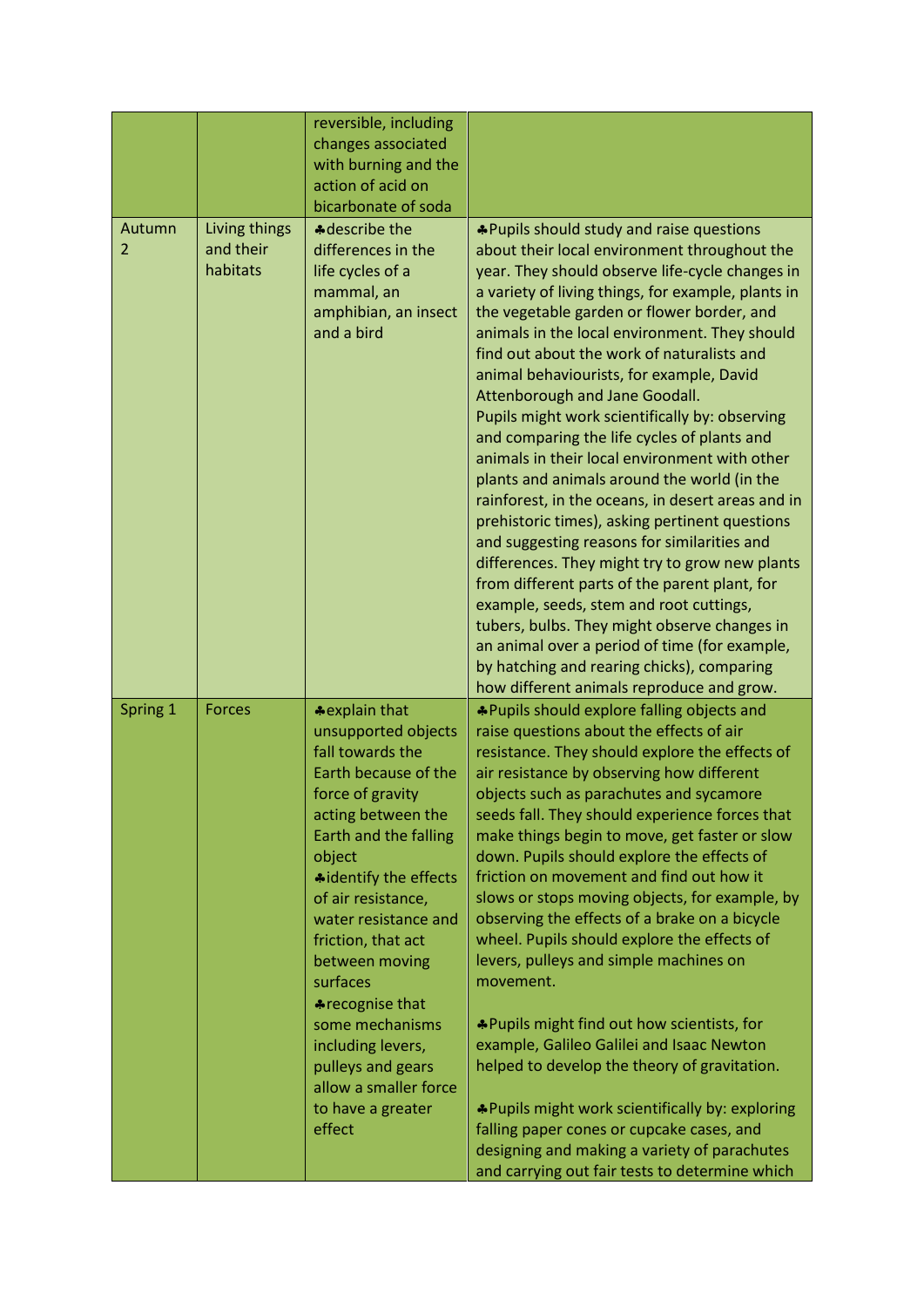| Spring 2    | <b>Animals</b><br>including<br>humans | *describe the<br>changes as humans<br>develop to old age                                                                                                                                                                                                                                                                                                                                                  | designs are the most effective. They might<br>explore resistance in water by making and<br>testing boats of different shapes. They might<br>design and make products that use levers,<br>pulleys, gears and/or springs and explore their<br>effects.<br>*Pupils should draw a timeline to indicate<br>stages in the growth and development of<br>humans. They should learn about the changes<br>experienced in puberty.                                                                                                                                                                                                                                                                                                                                                                                                                                                                                                                                                                                                                                                                                                                                                                                                                                                                                                                                                                                    |
|-------------|---------------------------------------|-----------------------------------------------------------------------------------------------------------------------------------------------------------------------------------------------------------------------------------------------------------------------------------------------------------------------------------------------------------------------------------------------------------|------------------------------------------------------------------------------------------------------------------------------------------------------------------------------------------------------------------------------------------------------------------------------------------------------------------------------------------------------------------------------------------------------------------------------------------------------------------------------------------------------------------------------------------------------------------------------------------------------------------------------------------------------------------------------------------------------------------------------------------------------------------------------------------------------------------------------------------------------------------------------------------------------------------------------------------------------------------------------------------------------------------------------------------------------------------------------------------------------------------------------------------------------------------------------------------------------------------------------------------------------------------------------------------------------------------------------------------------------------------------------------------------------------|
|             |                                       |                                                                                                                                                                                                                                                                                                                                                                                                           | *Pupils could work scientifically by<br>researching the gestation periods of other<br>animals and comparing them with humans; by<br>finding out and recording the length and mass<br>of a baby as it grows.                                                                                                                                                                                                                                                                                                                                                                                                                                                                                                                                                                                                                                                                                                                                                                                                                                                                                                                                                                                                                                                                                                                                                                                                |
| Summer<br>1 | Earth in<br>Space                     | *describe the<br>movement of the<br>Earth and other<br>planets relative to<br>the sun in the solar<br>system<br>*describe the<br>movement of the<br>moon relative to the<br>Earth<br>*describe the sun,<br>Earth and moon as<br>approximately<br>spherical bodies<br>*use the idea of the<br>Earth's rotation to<br>explain day and<br>night and the<br>apparent movement<br>of the sun across the<br>sky | *Pupils should be introduced to a model of<br>the sun and Earth that enables them to explain<br>day and night. Pupils should learn that the sun<br>is a star at the centre of our solar system and<br>that it has 8 planets: Mercury, Venus, Earth,<br>Mars, Jupiter, Saturn, Uranus and Neptune<br>(Pluto was reclassified as a 'dwarf planet' in<br>2006). They should understand that a moon is<br>a celestial body that orbits a planet (Earth has<br>1 moon; Jupiter has 4 large moons and<br>numerous smaller ones).<br>Note: pupils should be warned that it is not<br>safe to look directly at the sun, even when<br>wearing dark glasses.<br>*Pupils should find out about the way that<br>ideas about the solar system have developed,<br>understanding how the geocentric model of<br>the solar system gave way to the heliocentric<br>model by considering the work of scientists<br>such as Ptolemy, Alhazen and Copernicus.<br>*Pupils might work scientifically by:<br>comparing the time of day at different places<br>on the Earth through internet links and direct<br>communication; creating simple models of the<br>solar system; constructing simple shadow<br>clocks and sundials, calibrated to show midday<br>and the start and end of the school day;<br>finding out why some people think that<br>structures such as Stonehenge might have<br>been used as astronomical clocks. |